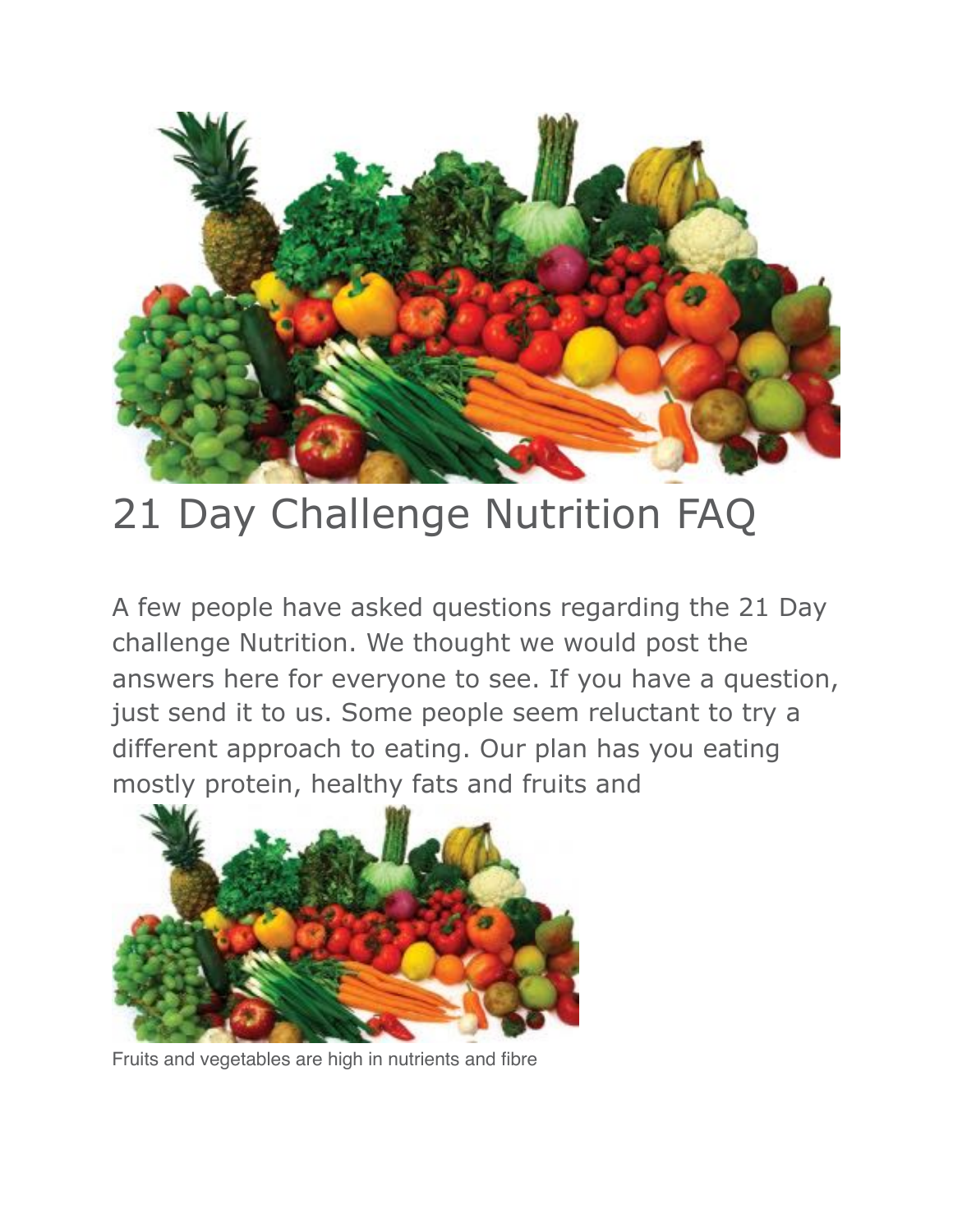vegetables which are high in nutrients and natural fibre. Comparatively grains are low in nutrients and high in calories (when comparing calories and nutrients between the two). This eating plan has produced amazing results for any of our clients who have stuck with it. Now on to the questions.

## **Can I have the 0% fat Greek style yogurt on this challenge or is no dairy allowed?**

For this challenge it's no dairy. Allot of people have dairy sensitivity, and eliminating it is the only way to find out. Sensitivity is not always allergy. Sensitivity can just cause digestive stress which leads to bloating and water retention and adds to your overall stress profile. When the 21 day challenge is over you can add eliminated items such as dairy and grain back in but do it only one on each day so you can see how you feel. many people notice a lack of energy when having wheat or other foods they may have a minor intolerance for. When having dairy you actually should eat the full fat as weird as that sounds. Otherwise on a % basis the % of sugar goes up and it spikes your insulin. The fat prevents the blood sugar spike. When having dairy always organic (too many weird hormones otherwise, cows do not produce milk all year without drugs….) and always full fat for dairy.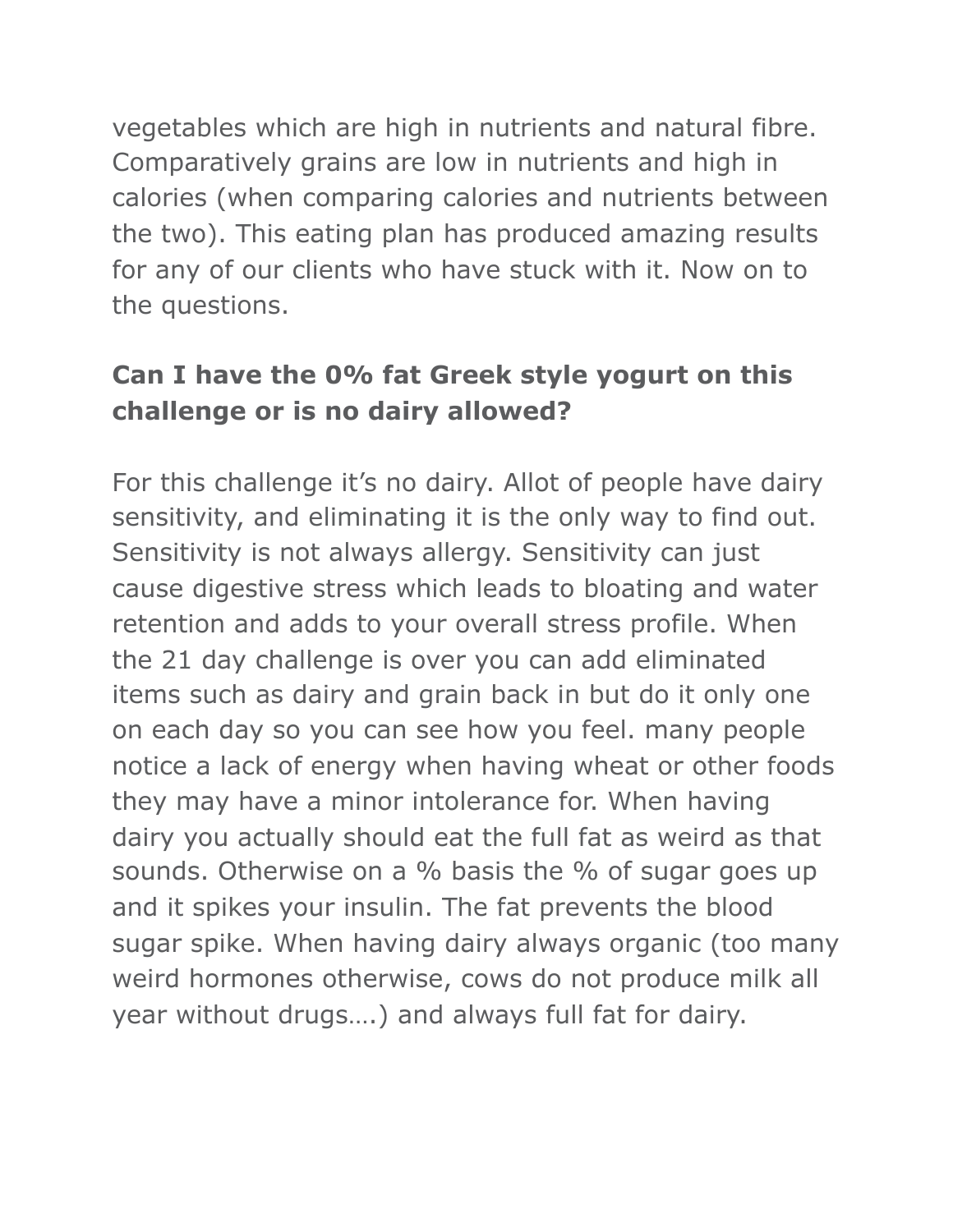# **If I do not have a gluten sensitivity, why must I cut it out? I thought whole grains are part of a well balanced diet.**

Most people have some level of sensitivity but may not be aware of it. We recommend to remove it and see how your body reacts when the challenge is over and you reintroduce it. This will give you a better idea of your sensitivity level. If you have a minor sensitivity you are unaware of, it may add to your overall stress profile, causes water retention and bloating, low energy and ties up valuable fat burning resources. Grain products are also relatively low in nutrients compared with fresh fruits and vegetables. The idea is to substitute fruits and vegetables instead of grain. You will experience better digestion and have more energy.

## **I am naturally a grazer. Should I no longer be snacking?**

Snacking is great, make sure snacks are balanced: protein, carbs and healthy fats. See nutrition pamphlet for food lists.

**Is standard grocery store milk and yogurt considered "processed?" I have a very high calcium diet (especially when in combination with gluten), and I don't know how to replace those calories to**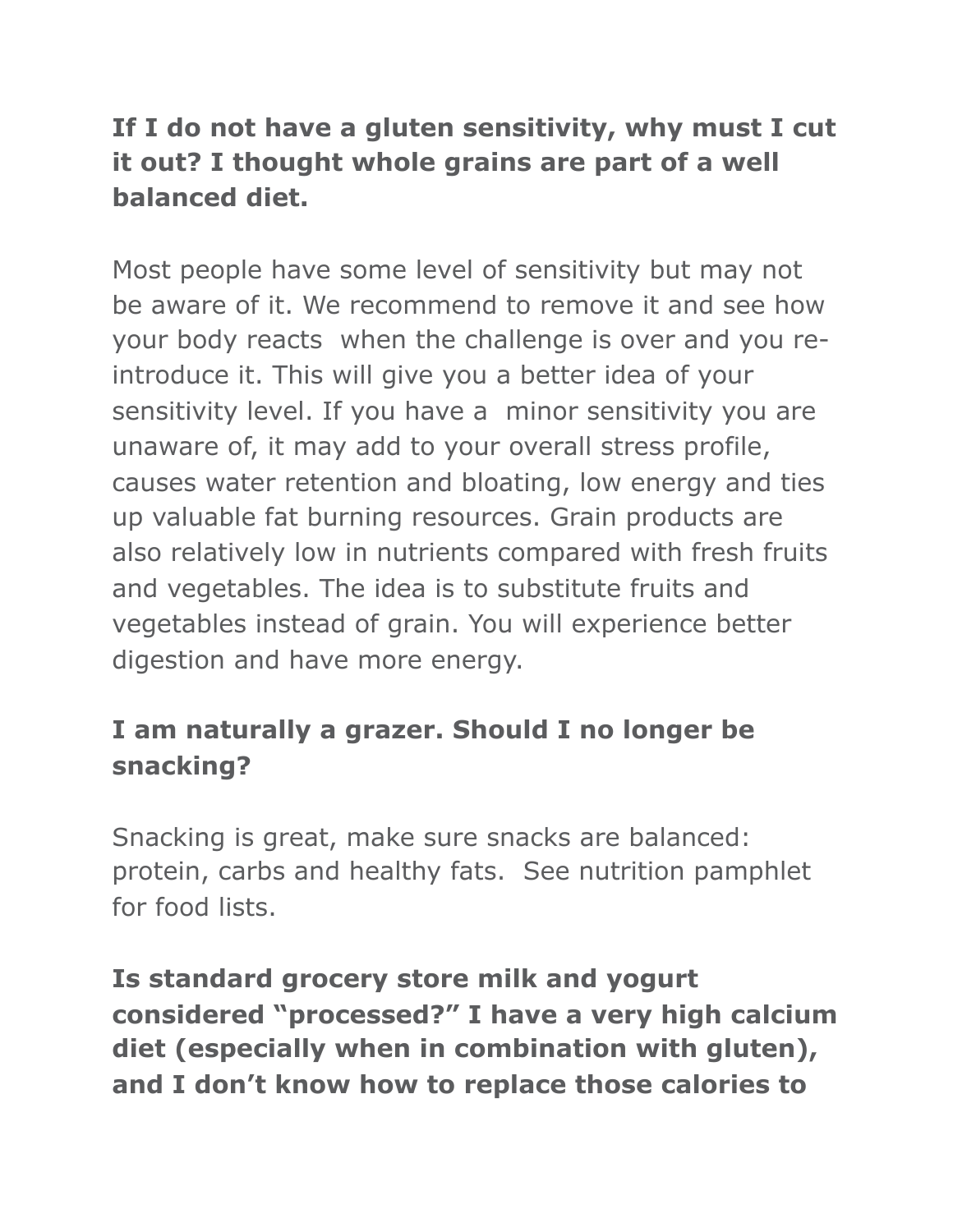# **keep a healthy intake. Are there meal plan suggestions?**

Non-organic milk is "processed" . There are meal plan suggestions in the 21 day challenge manual. Green vegetables are high in calcium. There are many other ways to get quality calories besides dairy and gluten such as: nuts, seeds, avacados, vegetable oils etc.

| World's Healthiest Foods ranked as quality sources of<br>calcium |                       |      |                     |           |                           |                                                            |  |  |
|------------------------------------------------------------------|-----------------------|------|---------------------|-----------|---------------------------|------------------------------------------------------------|--|--|
| Food                                                             | Servin Cant<br>g Size | Is I | <b>Amou</b><br>(mg) | <b>DV</b> | Nutrient<br>$(%)$ Density | <b>World's</b><br><b>Healthiest Foods</b><br><b>Rating</b> |  |  |
| Turnip<br><b>Greens</b>                                          | 1 cup,<br>cooked      | 28.  | 197.28 19.7         |           |                           | 12.3 excellent                                             |  |  |
| Thyme                                                            | 2 tsp                 | 7.7  | 52.92 5.3           |           |                           | 12.3 very good                                             |  |  |
| Oregano                                                          | 2 tsp                 | 9.5  | 57.49 5.7           |           |                           | 10.8 very good                                             |  |  |
| Spinach                                                          | $1$ cup,<br>cooked    |      | 41. 244.80 24.5     |           |                           | 10.6 excellent                                             |  |  |
| Collard<br><b>Greens</b>                                         | 1 cup,<br>cooked      | 49.  | 266.00 26.6         |           |                           | 9.7 excellent                                              |  |  |
| Dill                                                             | 2 tsp                 | 12.  | 63.67 6.4           |           |                           | 8.9 very good                                              |  |  |
| <b>Mustard</b><br>Greens                                         | 1 $cup$ ,<br>cooked   | 21.  | 103.60 10.4         |           |                           | 8.9 excellent                                              |  |  |
| <b>Tofu</b>                                                      | 4 oz-wt 86.           |      | 396.89 39.7         |           |                           | 8.3 excellent                                              |  |  |
| Cinnamon                                                         | 2 tsp                 | 12.  | 52.10 5.2           |           |                           | 7.3 very good                                              |  |  |
| Sea<br>Vegetables                                                | 0.25<br>cup           | 8.6  | 33.60 3.4           |           |                           | $7.0$ good                                                 |  |  |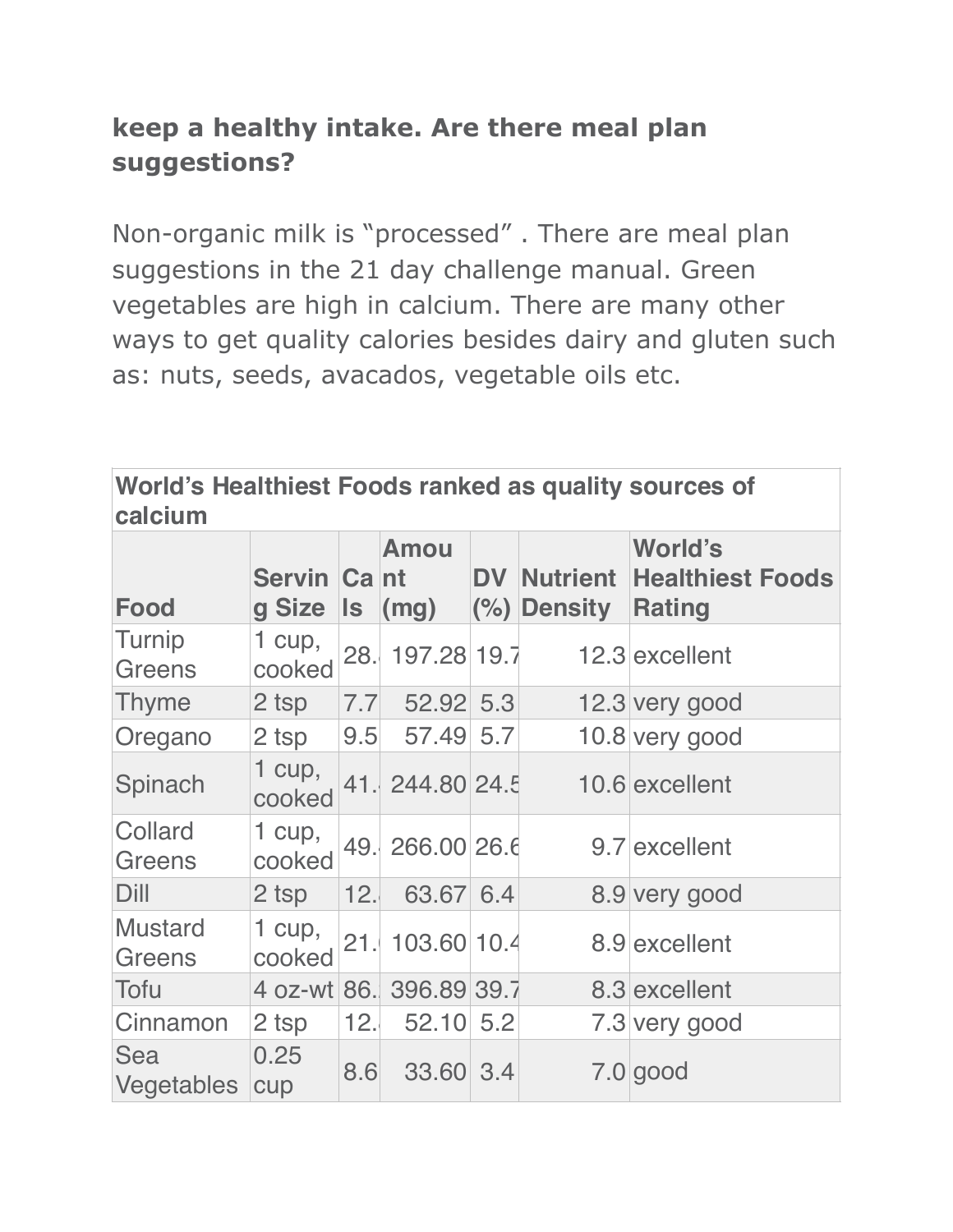| Rosemary                             | 2 tsp            | 7.9 | $30.72$ 3.1             |  | $7.0$ good    |
|--------------------------------------|------------------|-----|-------------------------|--|---------------|
| <b>Blackstrap</b><br><b>Molasses</b> | 2 tsp            |     | 32. 117.56 11.8         |  | 6.6 very good |
| <b>Cheese</b>                        |                  |     | 1 oz-wt 72. 221.69 22.2 |  | 5.5 very good |
| Yogurt                               | 1 cup            |     | 154 448.35 44.8         |  | 5.2 very good |
| <b>Swiss</b><br>Chard                | 1 cup,<br>cooked | 35. | 101.50 10.2             |  | 5.2 very good |
| Kale                                 | 1 cup,<br>cooked | 36. | 93.60 9.4               |  | 4.6 very good |
| <b>Celery</b>                        | 1 cup,<br>raw    | 16. | 40.40 4.0               |  | $4.5$ good    |
| Cumin<br><b>Seeds</b>                | 1 tsp            | 15. | 39.10 3.9               |  | $4.5$ good    |
| <b>Milk</b>                          | 1 cup            |     | 122 292.80 29.3         |  | 4.3 very good |
| <b>Cloves</b>                        | 2 tsp            | 13. | 27.13 2.7               |  | $3.6$ good    |
| Milk - Goat                          | 1 cup            |     | 168 326.96 32.7         |  | 3.5 very good |
| Romaine<br>Lettuce                   | 2 cups           | 16. | $31.02$ 3.1             |  | $3.5$ good    |
| Sesame<br><b>Seeds</b>               | 0.25<br>cup      |     | 206 351.00 35.1         |  | $3.1$ good    |
| Coriander<br><b>Seeds</b>            | 2 tsp            | 17. | 29.20 2.9               |  | $3.0$ good    |
| Cabbage                              | 1 cup,<br>raw    | 17. | 28.00 2.8               |  | $2.9$ good    |
| Fennel                               | 1 cup,<br>raw    | 27. | 42.63 4.3               |  | $2.8$ good    |
| <b>Broccoli</b>                      | 1 cup,<br>raw    | 30. | 42.77 4.3               |  | $2.5$ good    |
| Garlic                               | 1 oz-wt $ 42 $   |     | 51.31   5.1             |  | $2.2$ good    |
| Asparagus                            | 1 cup,<br>raw    | 26. | 32.16 3.2               |  | $2.2$ good    |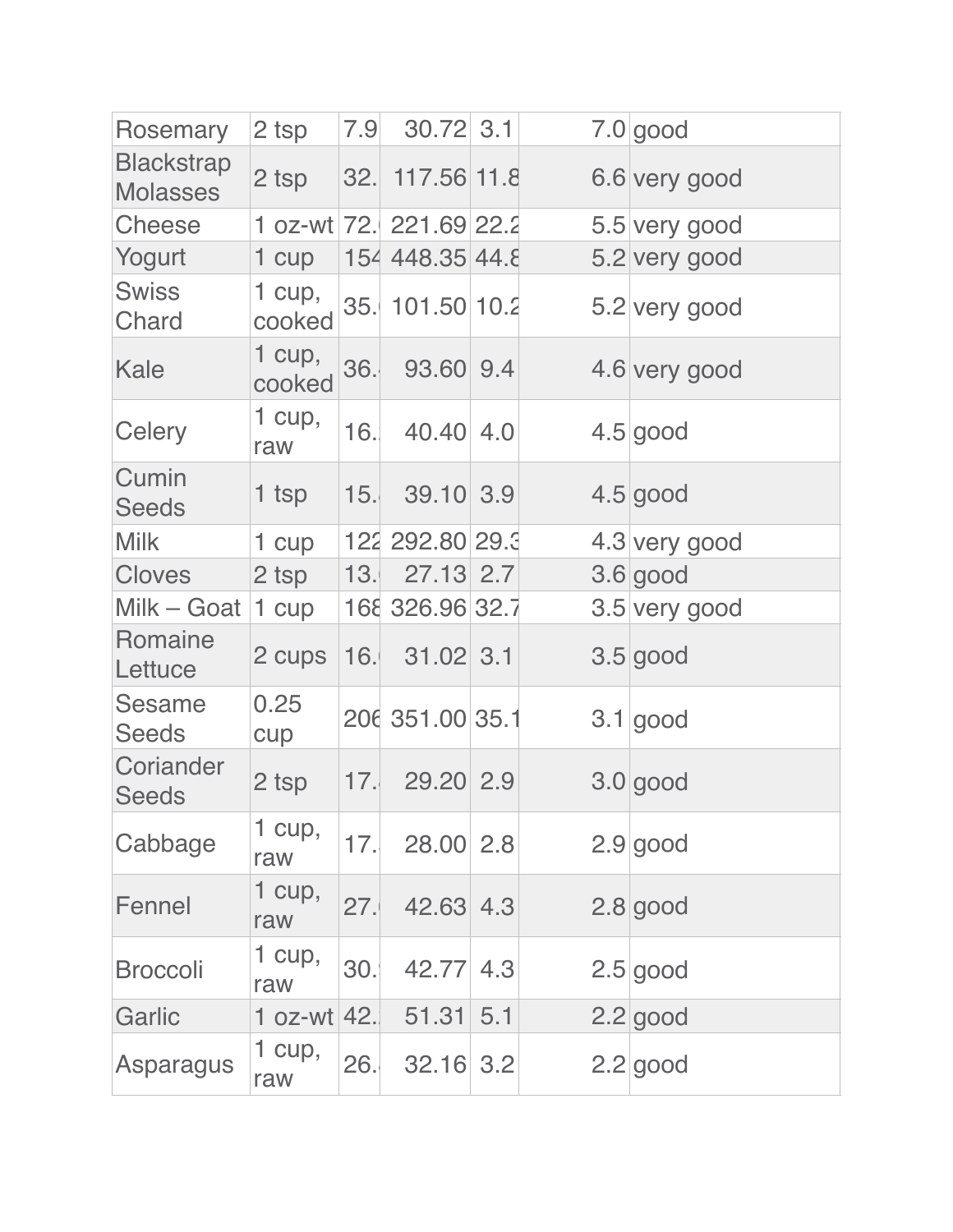| Green<br><b>Beans</b>                            | 1 cup,<br>raw           | 31. |           |  | 37.00 3.7                                       |  | $2.1$ good |  |
|--------------------------------------------------|-------------------------|-----|-----------|--|-------------------------------------------------|--|------------|--|
| <b>Scallops</b>                                  | 4 oz-wt 127 130.41 13.0 |     |           |  |                                                 |  | $1.8$ good |  |
| <b>Brussels</b><br><b>Sprouts</b>                | 1 cup,<br>raw           | 37. |           |  | 36.96 3.7                                       |  | $1.8$ good |  |
| <b>Leeks</b>                                     | 1 $cup$ ,<br>raw        | 54. |           |  | 52.51   5.3                                     |  | $1.7$ good |  |
| Oranges,<br>medium                               | 1 each $ 61 $           |     | 52.40 5.2 |  |                                                 |  | $1.5$ good |  |
| Mushrooms 5 oz-<br>– Crimini                     | wt, raw                 | 31. |           |  | 25.51 2.6                                       |  | $1.5$ good |  |
| <b>World's Healthiest Foods</b><br><b>Rating</b> |                         |     |           |  | <b>Rule</b>                                     |  |            |  |
| excellent                                        |                         |     |           |  | DV>=75% OR<br>Density $>= 7.6$ AND DV $>= 10\%$ |  |            |  |
| very good                                        |                         |     |           |  | DV>=50% OR<br>Density > = 3.4 AND DV > = 5%     |  |            |  |
| good                                             |                         |     |           |  | DV>=25% OR<br>Density > = 1.5 AND DV > = 2.5%   |  |            |  |

#### **Why is Dairy not allowed but goat milk allowed?**

Goat products do not contain lactose which 85% of the population has some form of intolerance towards. Goat products are more digestible and therefore you get more nutrients.

Part of this challenge is to change some of the foods you always eat and substitute them with other healthy options. Some people eat the same foods every day and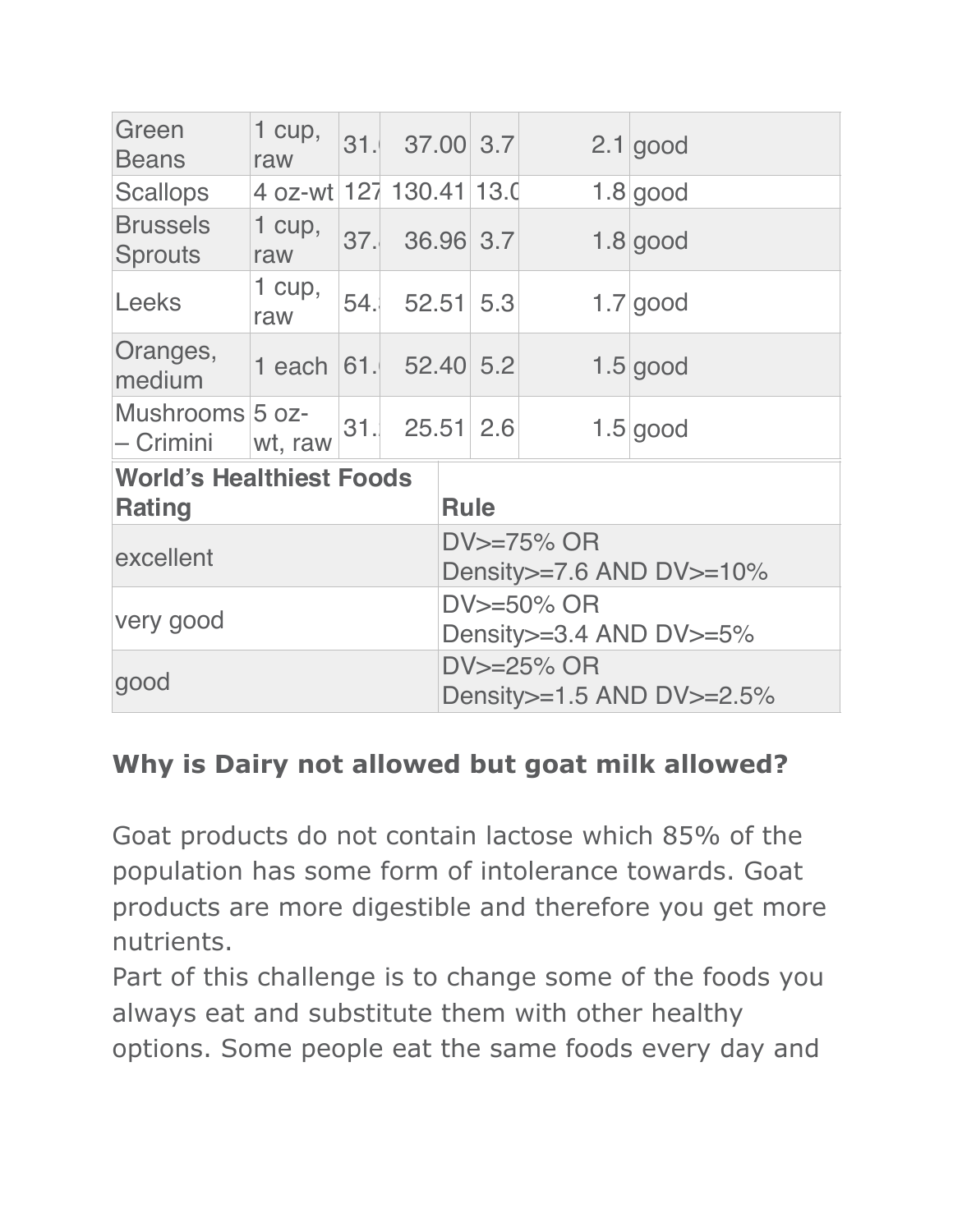that alone can lead to intolerance or allergic reactions forming in the body.

#### **Are protein shakes ok?**

Protein powder that is not Whey is fine. Whey is dairy which is to be avoided. Whey protein is said to be hard to digest. Try egg protein powder (I use Gold Standard 100% egg or Vega).

# **Can I have Vega it has brown rice protein and rice is not allowed?**

Vega is fine, brown rice protein is just the protein and not whole thing (as in having 2 scoops of rice instead of a serving of vegetables at dinner).

#### **Can I have soy milk? It says to avoid soy and tofu.**

If possible choose almond milk over soy. Soy is one the most genetically modified foods and is hard to digest. Also, it causes your body to produce phytoestrogen which